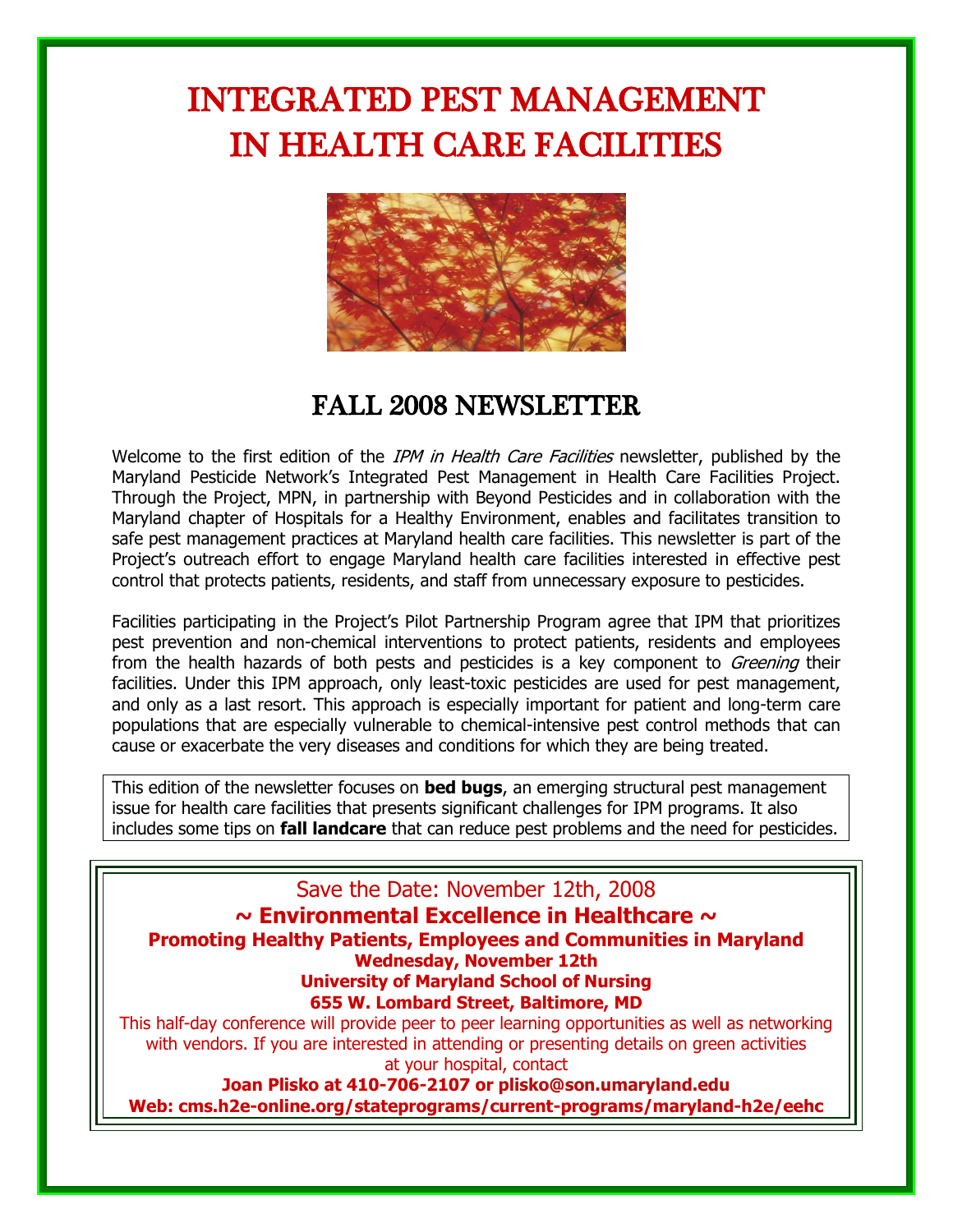#### **IPM in Health Care Facilities Newsletter ● Fall 2008 ● page 2**

### **Guidelines for Bed Bug Monitoring, Monitoring and Intervention**

#### **How Your Facility Can Prevent Bed Bugs**

- As with all pest prevention under an IPM program, seal up cracks and crevices that allow entry and exit of pests, especially pest migration between rooms or units.
- Remove animal habitats (e.g., bird nests) and exclude animals from entry
- Remove debris and clutter from the facility (inside and out)
- Encase mattresses and box springs in bed bug-proof covers
- At long-term care facilities, inspect new residents' furnishings and luggage during initial move in, if possible, for any evidence of bed bugs.

#### **Monitoring is Key**

- Regular IPM monitoring in general facility areas should include monitoring for bed bugs.
- Have housekeeping staff do a weekly check for signs of bed bugs
- In case of infestation, investigate the source of the problem

#### **Identifying Bed Bugs and Infestations**

Adult bed bugs are reddish-brown, flat, elliptical, and between 1/8" to 1/4" wide, like a flattened apple seed. Hatchlings are about the size of a pin head and yellowish to reddish purple. Eggs are translucent white and very difficult to detect.

They are usually active at night, feeding on sleeping hosts. Reactions to bedbug bites can range from swelling and pain to nothing at all. As bed bug bites resemble bites from other insects (fleas, mosquitoes, etc.) infestation can rarely be identified solely by the appearance of bites.

#### **Where to Look**

When not feeding, bed bugs often reside in cracks and crevices of bed frames/headboards, along the seams, folds, or "buttons" of mattresses, and in box spring frames. Depending on the severity, up to half of an infestation may be away from beds. Bed bugs also may be found in:

- Cracks and crevices of the floor, plaster or ceiling moldings
- Window and door casings, moldings, cracks in plaster, picture frames
- Along the edge of carpeting
- Under loose wall paper, switch plates, and outlets
- In drapery pleats, the upholstery of sofas or chairs or the folds of clothes hanging in closets
- In the cracks and crevices of furniture (night stands, bureaus)
- Inside clocks, phones, televisions, smoke detectors, etc.

Bed bugs, including eggs and hatchlings, may be carried to non-infested areas on clothing, in luggage, in furniture, or in bedding. They can also migrate between units, apartments, and rooms. Rodents, birds, and bats can serve as hosts.

**Questions? Comments? Contact Mike Boeck, Project Director at 410.605.0095 or [mboeck@beyondpesticides.org](mailto:mboeck@beyondpesticides.org)**





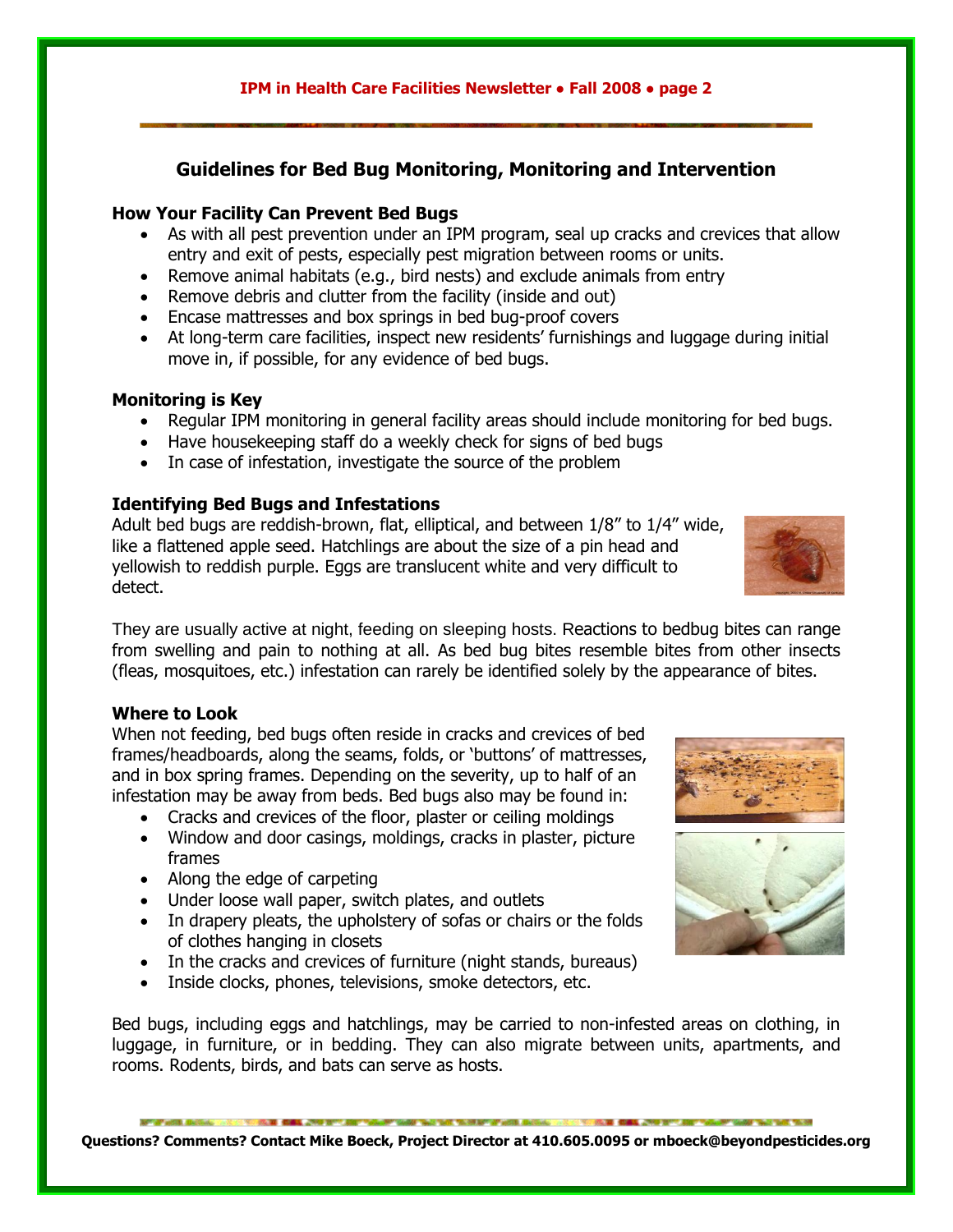#### **IPM in Health Care Facilities Newsletter ● Fall 2008 ● page 3**

### **What To Do If Your Facility Has a Bed Bug Infestation**

**Do not treat all rooms/units in the facility.** Response to an infestation should be restricted to observed infestation and adjacent units.

**Pesticides are not a first line of response.** The first line of response is assessment and physical removal of bed bugs. Biweekly inspections and follow-up removal are recommended.

IPM experts question the value of treating bed bugs with pesticides that contain pyrethroids or pyrethrins, which can exacerbate respiratory illnesses and are linked to Parkinson"s disease and other health effects. A 2006 article in Pest Control Technology magazine noted that pyrethroids "are not providing more than 50% mortality as residuals and as direct contact insecticides." In addition, resistance has been observed within generations of a single infestation. Borate or diatomaceous earth products are more effective and far less toxic to residents and staff.

#### **An effective bed bug prevention/intervention program includes:**

- Careful inspection of furniture, linens or luggage brought into the facility
- Filling cracks, nooks or crannies in bed frames, floors, walls, baseboards and moldings
- Scrubbing infested surfaces with a stiff brush to dislodge eggs
- Physical removal of bed bug infestations and other non-chemical interventions

Non-chemical intervention for bed bugs involves vacuuming and steaming of dismantled bed frames, upholstered furniture, drapes, rugs, etc., that reaches all surfaces. Walls and floors must be thoroughly cleaned. Harborage areas require thorough treatment. **Vacuum** bags should be immediately discarded. Avoid brush attachments for vacuums as bugs and eggs can attach to the bristles. Scrape harborage areas with vacuum tools for best results. **Steam** temperatures of ~220°F kill bedbugs and eggs on contact. Commercial-grade, low-moisture "dry steam" systems work best. Larger brush heads are better as smaller diameter tips are less efficient and can emit excessive pressure, scattering bugs and eggs. **Freezing** with pressurized carbon dioxide (e.g., the Cryonite® system) offers a third method of non-chemical intervention.

**Least-toxic chemical controls.** The above treatments, spaced two weeks apart, should eliminate a bed bug infestation. If these are not enough, further intervention can include:

- Cleaning vacuumed areas with diluted borax (2 oz per quart of water)
- Residual treatment with fresh water diatomaceous earth (avoid products that combine pyrethrins/pyrethriods with diatomaceous earth)
- Wall void treatment with sodium borate or food-grade diatomaceous earth

#### **Other steps the facility can take:**

- Bed bug-proof mattress and box spring covers safely contain infestations, protect new mattresses during treatment, and are necessary if a treated bed is kept.
- Heavily infested or damaged mattresses and bed frames should be discarded.
- Infested items for disposal should be bagged or wrapped.
- Launder bed linens and clothing in hot water (at least 120ºF).
- "Dry Clean Only" items can safely be placed dry in a clothes dryer for 30 minutes.

 **Questions? Comments? Contact Mike Boeck, Project Director at 410.605.0095 o[r mboeck@beyondpesticides.org](mailto:mboeck@beyondpesticides.or)**RY GARAT TALE TANK TANK RETAIL AND A COMMUNIST